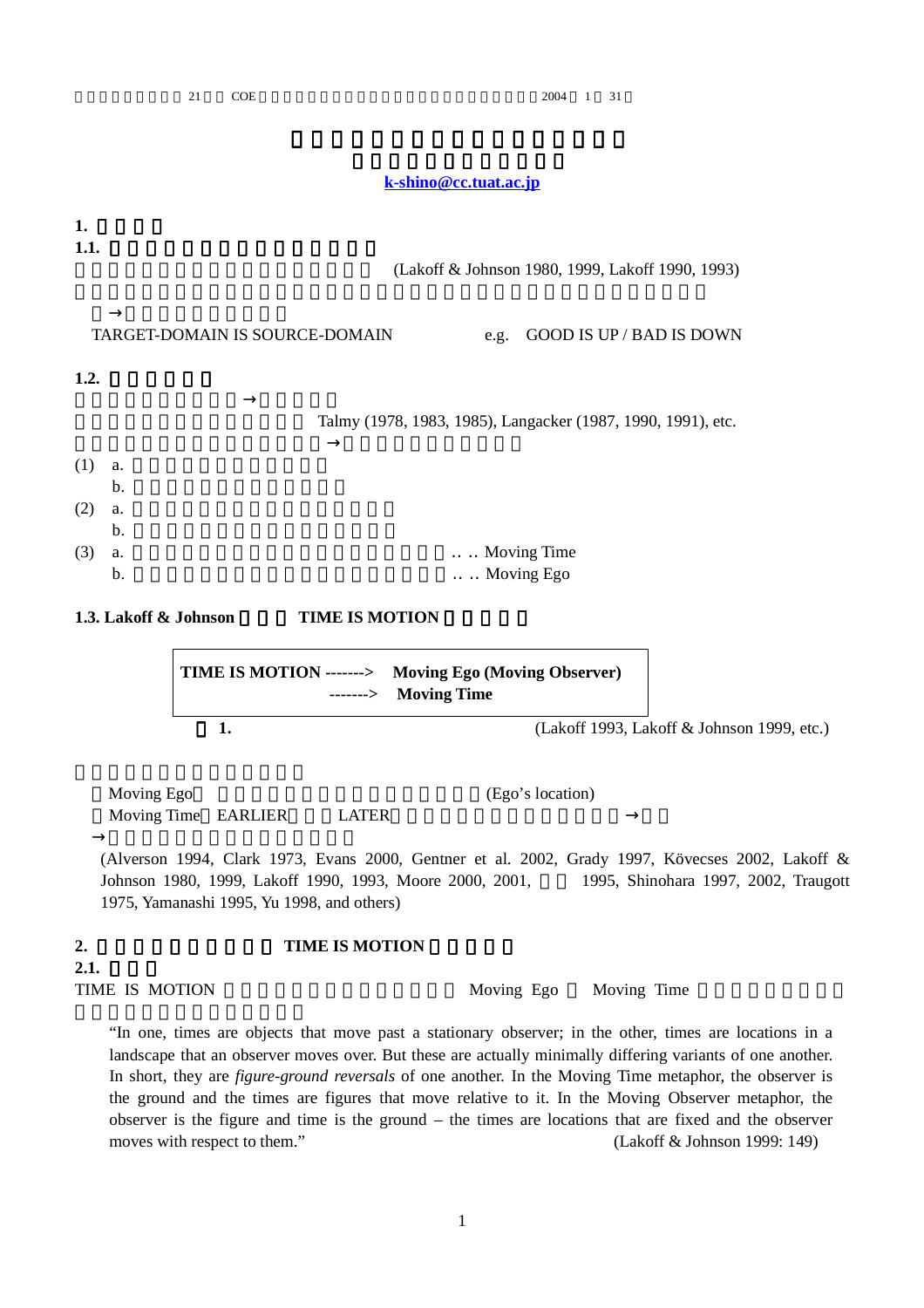Moving Ego Moving Time

**2. 2.** 

| (4) | a.          |             |              |                                                               |             |
|-----|-------------|-------------|--------------|---------------------------------------------------------------|-------------|
|     | b.          |             |              |                                                               |             |
|     | c.          |             |              |                                                               |             |
|     |             |             |              | cf. Fillmore 1971/1997, Ohara 1991: cited by Moore 2001: 158, | 1995: 91-92 |
| (5) | a.          |             | (Moving Ego) |                                                               |             |
|     | b.          |             |              | Moving Ego)                                                   |             |
|     | c.          |             |              | Moving Ego)                                                   |             |
|     | Moving Time |             | Moving Ego   |                                                               | Moving      |
| Ego |             |             | Moving Time  | Moving Ego                                                    |             |
|     |             | Moving Time |              |                                                               |             |

## **2.3. Moore TIME IS MOTION**

| TIME IS MOTION -------> Moving Ego |                                                                                         |                        |
|------------------------------------|-----------------------------------------------------------------------------------------|------------------------|
|                                    | -------> Moving Time ------> Ego-centered Moving Time<br>------> FRONT/BACK Moving Time |                        |
|                                    |                                                                                         | (Moore 2000: $67-68$ ) |

(6) a. I hope we get a chance to meet in the weeks ahead. (Moving Ego)

b. I hope we get a chance to meet in the coming weeks. (Ego-centered Moving Time)

c. I hope we get a chance to meet in the following weeks. (FRONT/BACK Moving Time)

(Moore 2000: 64)

Moving Ego <---> Ego-centered Moving Time FRONT/BACK Moving Time <---> FRONT/BACK Moving Time

# **TIME IS MOTION ------> FRONT/BACK Moving Time (non-deictic) ------> Deictic Moving Time -----> Ego-centered Moving Time -----> Moving Ego**

**3.**

## **3. Summary**

TIME IS MOTION Moving Ego Moving Time Ego-centered (deictic) Moving Time, FRONT/BACK (non-deictic) Moving Time Moving Time Moore 0

## EARLIER/LATER Moving Time  $\sum_{k=1}^{\infty}$

"..moving-time is not a necessary condition for earlier-in-front, later-behind. Earlier/before and later/after in no way presuppose movement, only sequence: precede and follow do presuppose movement as well as sequencing." (Traugott1975:218)

 $^{\prime\prime}$  and  $^{\prime\prime}$  and  $^{\prime\prime}$  1995:97

## 2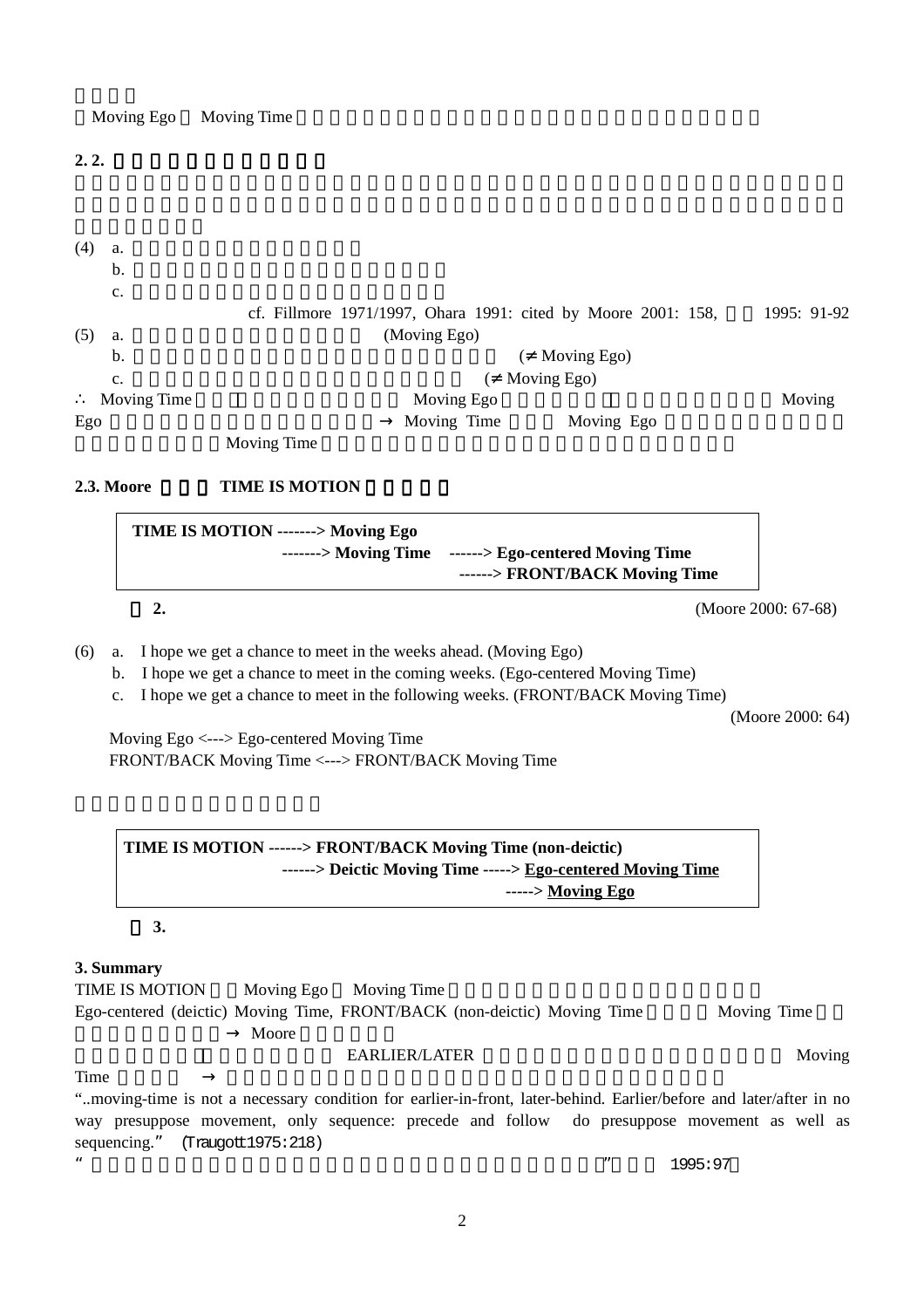## **4.1.**

| 4.L. |                            |      |     |        |         |                |
|------|----------------------------|------|-----|--------|---------|----------------|
|      | source                     | goal |     |        | 1997 38 |                |
|      |                            |      |     | $--->$ |         |                |
|      |                            |      |     |        |         | fictive motion |
|      |                            |      |     |        |         |                |
|      | <b>4.2. TIME IS MOTION</b> |      |     |        |         |                |
|      | <moving ego=""></moving>   |      |     |        |         |                |
|      |                            |      | Ego |        |         |                |
|      | $(7)$ a.                   |      |     |        |         |                |
|      | $b.*$                      |      |     |        |         |                |
|      | c.                         |      |     |        |         |                |
|      | $d.*$                      |      |     |        |         |                |
|      |                            |      |     |        |         |                |
|      |                            |      |     |        |         |                |

## <Ego-centered Moving Time>

|           |            |              | Moving Ego |
|-----------|------------|--------------|------------|
|           | Later time | Earlier time |            |
| $(8)$ a.* |            |              |            |
| $b.*$     |            |              |            |
| c. $?^*$  |            |              |            |
| $d. ?*$   |            |              |            |

Earlier Later, Later Earlier

# <FRONT/BACK Moving Time>

| $(9)$ a. |     |    | (Earlier Later) |  |
|----------|-----|----|-----------------|--|
|          | b.  | 10 | (Earlier Later) |  |
|          | c.3 |    | (Later Earlier) |  |

|                   | Earlier   | Later        |  |
|-------------------|-----------|--------------|--|
| Moving Ego        | --------- |              |  |
| Ego-centered M.T. |           | ′<---------- |  |
| FRONT/BACK M.T.   | --------> |              |  |
|                   |           |              |  |

3